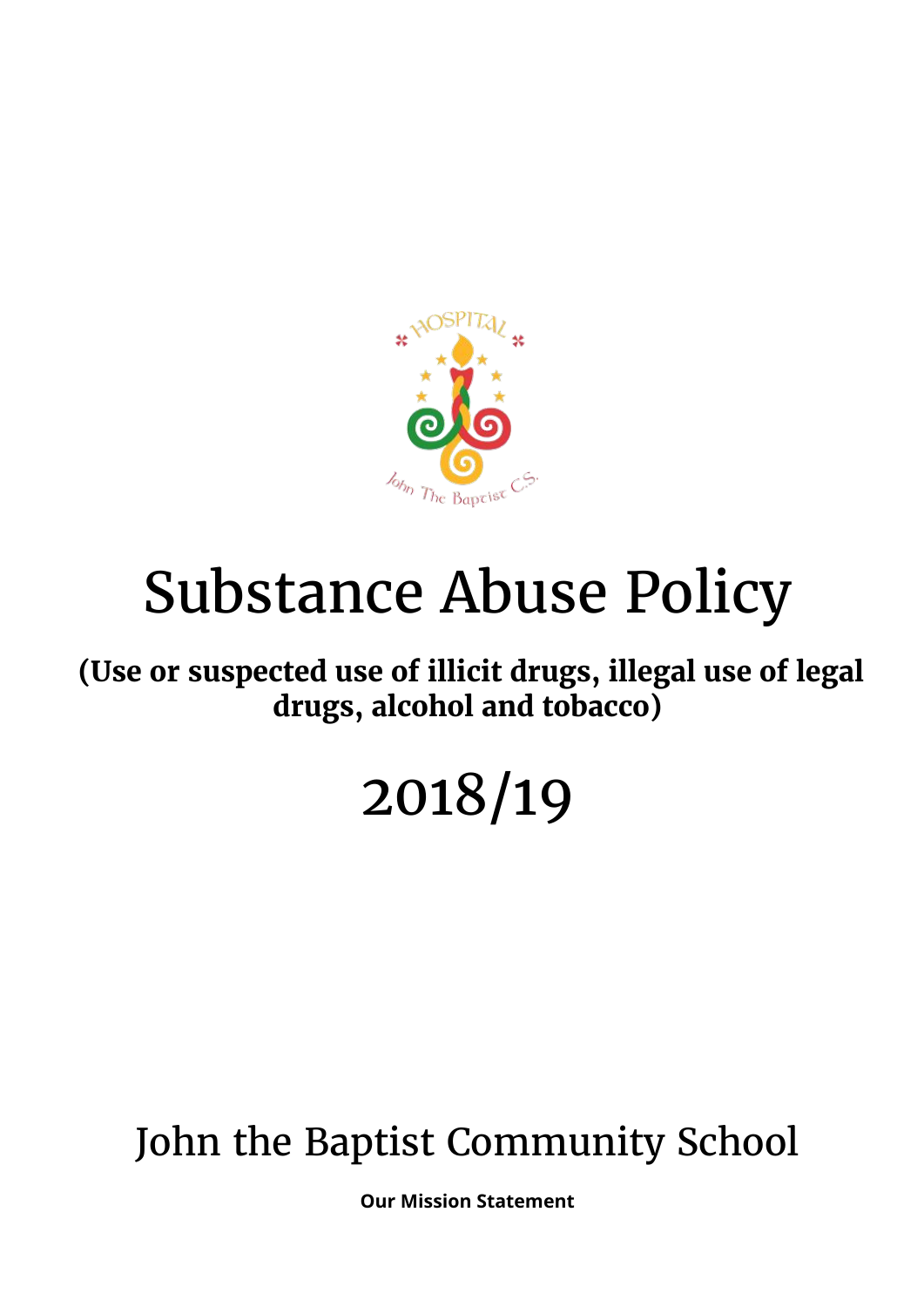#### *John the Baptist Community School is committed to the provision of a broadly based education in an atmosphere of mutual trust and respect, balancing vision with realism which facilitates personal growth and development among students, staff and community*

#### **Rationale**

- Schools are not immune from the prevalence of substance use and misuse in society.
- Therefore we want to be in a position to address issues in this area that may arise for Management, Parents/guardians, Students and Staff;
- We strive to provide our students with education and coping skills so that they may be prepared to deal with a society where substance use is prevalent;
- It is also a DES requirement to have such a policy;
- This policy is informed by the strategic plan adopted by the Government under the National Drugs Strategy 2001-08, 2009-2016 and the "Reducing Harm, Supporting Recovery" National Strategy 2017-2025 and made mandatory for schools in Circular 18/20, the Department of Education (1998) and the Education Welfare Act (2000), Misuse of Drugs Act 1977, 1984, 2015, Misuse of Drugs Regulations 1988 (plus amendments to said acts such as December 2017) and the Criminal Justice Psychoactive Substance Act 2010. It is also mindful of the Children's ACT 2001 and Children First: National Guidance for the Protection and Welfare of Children 2011. It takes account of our Code of Behaviour. Child Protection Policy and the Health and Safety Statement.

#### **Objectives**

- To devise clear and consistent procedures, which will outline the school's position in relation to substance use;
- To ensure that all interested parties Management, Parents/guardians, Students and Staff are made aware of the above;
- To create a safe, healthy environment for all, predicated on the key indicators of wellbeing;
- To ensure that a Substance Use Education programme is in place to help students develop skills and attitudes to empower students to respond in an informed and responsible manner to any substance related encounter/issue that may arise;
- To provide a support structure should the need arise
- To make opportunities available through the Parents Association to raise awareness of parents/guardians and the community in general.

#### **Substance Use Education**

#### **Programme for alcohol, tobacco, volatile substance and drug education**

Our school adopts a proactive stance in relation to education in substance abuse prevention, the aim of is which is to give young people the knowledge, skills and attitudes to appreciate the benefits of a healthy lifestyle and relate these to their own actions, both now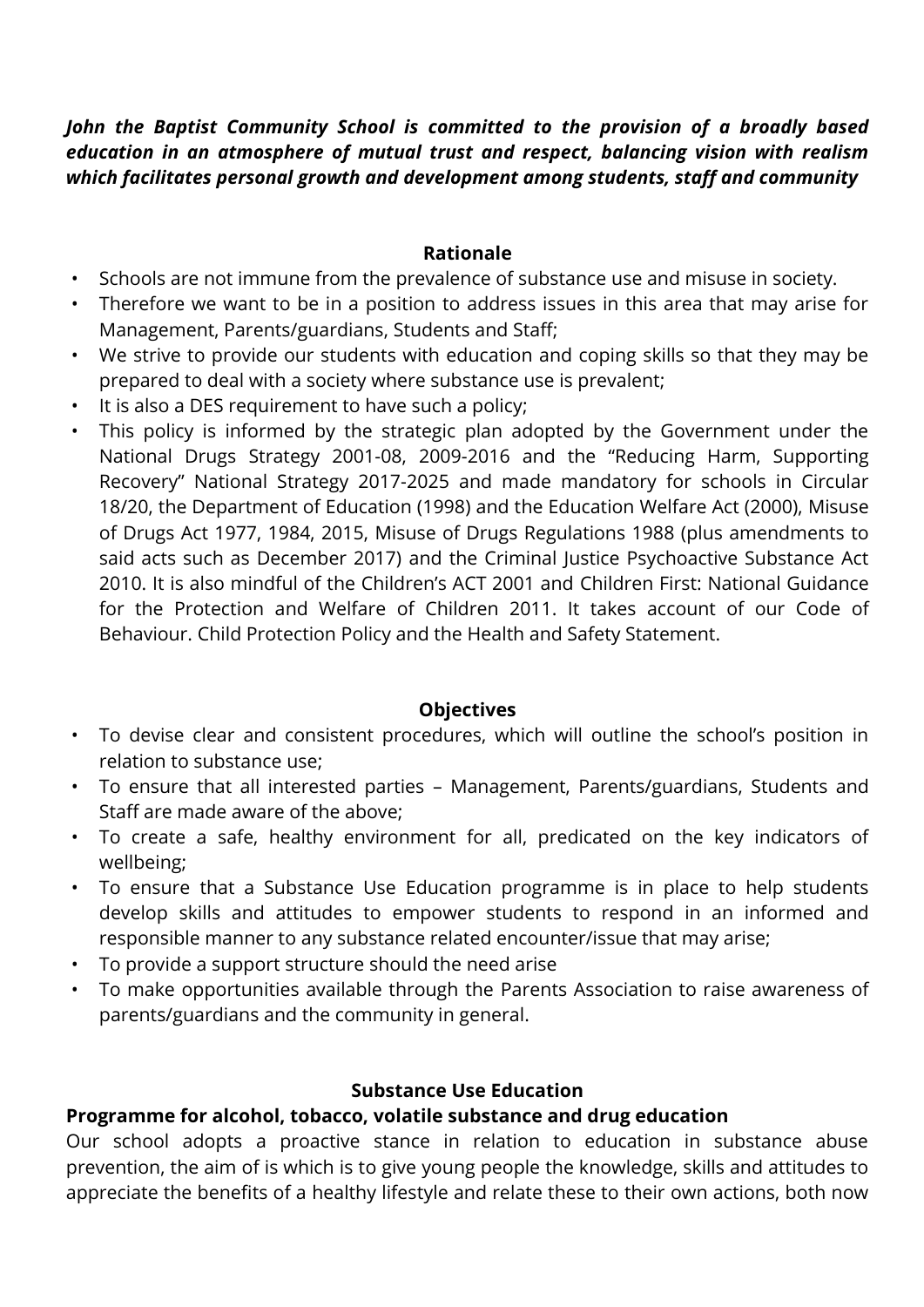and in their future lives. Our school provides formal programmes through S.P.H.E. that are both developmental in nature and age appropriate. Our Educational programme on substance use has the following aims:

- To enable students to make healthy, informed choices by increasing knowledge, challenging attitudes and developing and practicing skills particularly in relation to self esteem and wellbeing
- To provide information about substance misuse
- To increase understanding about the implications and consequences of substance misuse
- To encourage an understanding of the personal situation of those experiencing or likely to experience substance abuse.
- To enable students to identify sources of appropriate personal support and information. There are opportunities provided in cross curricular and in extracurricular activities to reinforce learning occurring in S.P.H.E.
- **Junior Cycle -** receives information in S.P.H.E classes. All junior cycle classes have a substance use module each year. Wellbeing classes focused on the wellbeing indicators are also provided for all students.
- **Transition Years** follow a Substance Abuse Programme, as well as having a class of wellbeing each week.
- **5 th years, 6th years, LCA 1 and LCA2** receive substance use education through in many ways, which may include guest speakers, leaflets, parent'/guardians' information evening and dedicated class time. This list is not exhaustive.

#### **School Policy**

For the purpose of this document, substance refers to a banned or prohibited substance includes all substances covered by the misuse of Drugs Act, non validated prescription medication, all alcohol, tobaccos and any drug like substance, hallucinogenic or stimulant that includes chemicals that could lead to a mind altered state. This includes any substance that constitutes a legal high and controlled substances. It is a substance which changes the body functions mentally, physically, emotionally and/or behaviourally.

According to the Criminal Justice (Psychoactive Substances) Act 2010 "psychoactive substance" means a substance, product, preparation, plant, fungus or natural organism which has, when consumed by a person, the capacity to—

(a) produce stimulation or depression of the central nervous system of the person, resulting in hallucinations or a significant disturbance in, or significant change to, motor function, thinking, behaviour, perception, awareness or mood, or

(b) cause a state of dependence, including physical or psychological addiction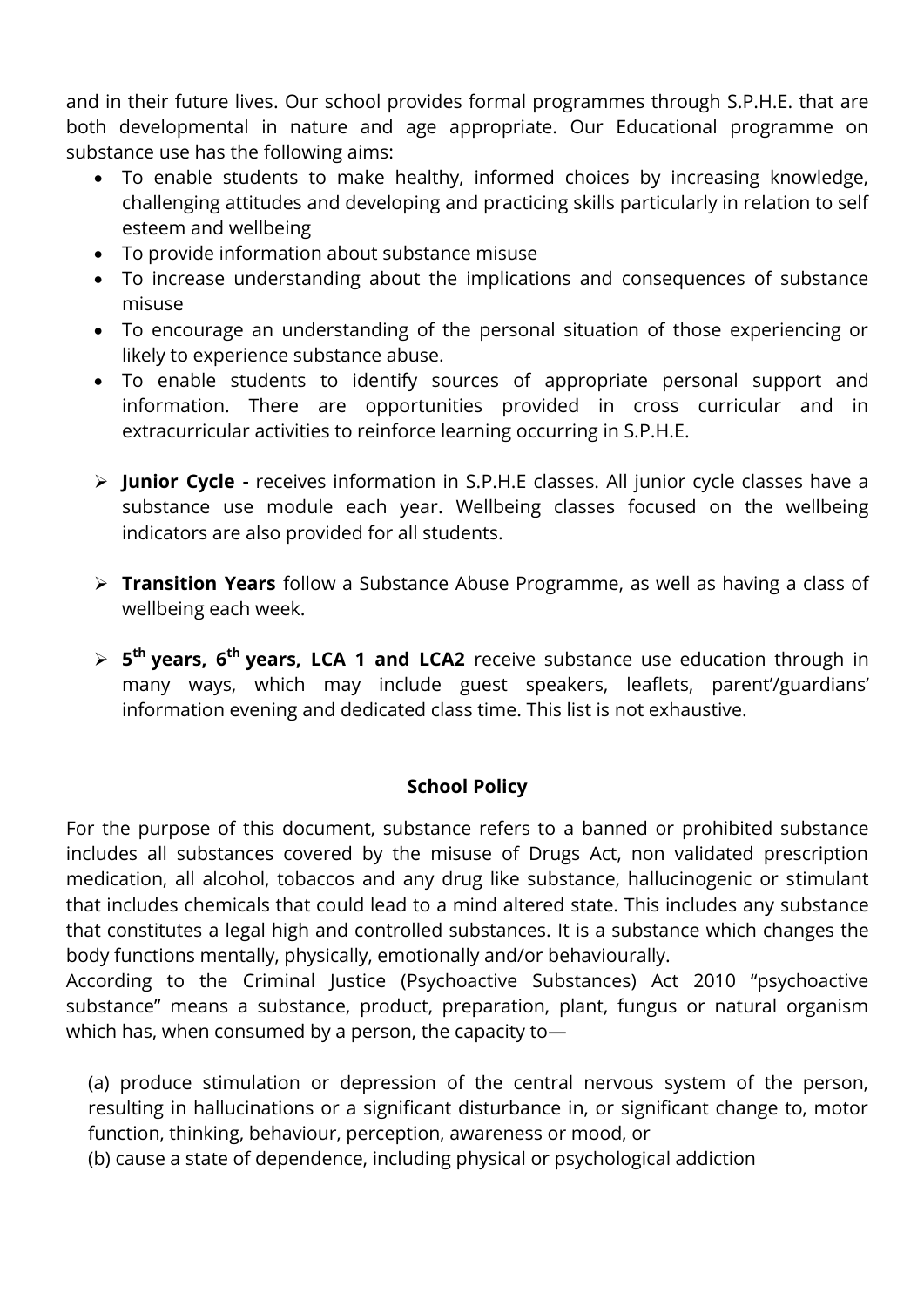- The school does not accept or tolerate the possession, use or intent to supply of banned or prohibited substances and/or drug paraphernalia by any student in the school building, grounds, on school trips, outings or during any school related activity. The school reserves the right to determine that any such substance found at the school qualifies as a banned or prohibited substance
- Properly prescribed medical drugs may be taken in school on receipt of written notification from Parents/Guardians. If a student develops a medical condition that require the taking of medication, prescribed or non prescriptive, during the school time, it is the responsibility of the parents/guardians to inform the school immediately. This applies also in the case of allergies.
- The school must be informed if a student has a medical condition. It is the responsibility of the parent/guardian to inform the school of a medical condition and update the school as the need arises, in accordance with the Admissions and Health and Safety policies.
- Chemicals in use in the school will be under lock and key. Students will handle and use these substances only under teacher supervision.

#### **When and to whom does this Policy Apply?**

- Except where otherwise stated, this policy applies to all students and other users of the school premises (including parents/guardians, staff, contract workers, visitors, and those attending evening classes)
- It is in force at all times on the school premises including the Bus Bay, during school time, and during school-related activities (including school tours)
- Staff are not permitted to be under the influence of alcohol or other illicit substances or to smoke/vape or consume alcohol while on duty
- The accepted use of alcohol at school functions is subject to Board of Management approval.

#### **Use of Visiting Speakers**

Speakers may be used to compliment our Drug Education Programme. However, the following points must be noted:

- The Principal/Deputy Principal must be informed at the planning stage and usual procedures for speakers put in place, including possible costs.
- The teacher involved may remain present throughout the talk to offer support to the speaker as well as enabling the teacher to be clear on the issues that need to be followed up in subsequent classes.
- The content of the talk should be discussed with the speaker before addressing the students
- For one week after the talk, Helpline Numbers of the Associated Organisations are to be made available on the notice board and TV screen.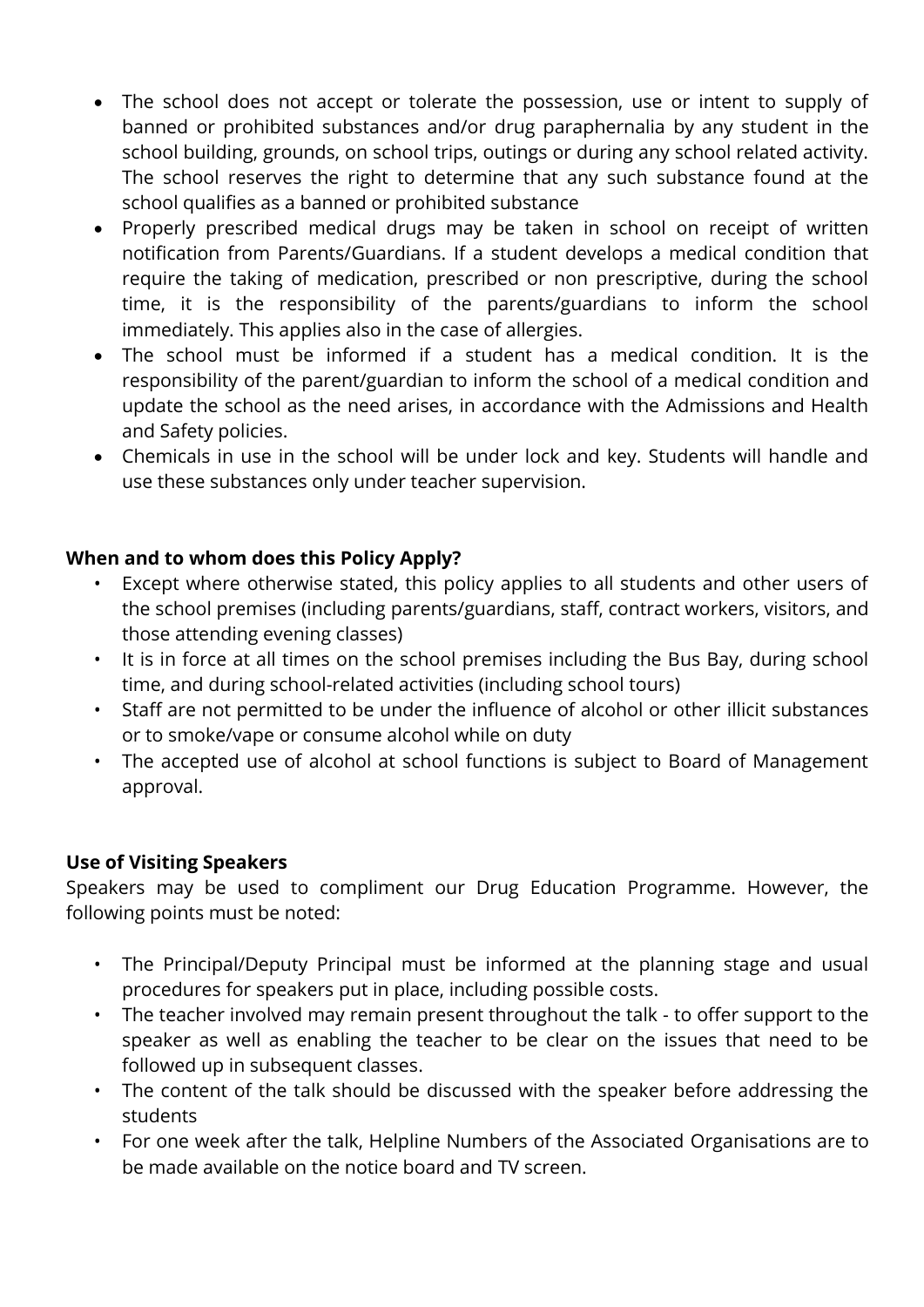#### **Parental Involvement**

For the purposes of the Policy, Parents are defined to include natural Parents, Foster Parents, Step-Parents, or Guardian of the Student concerned as applicable, or any person acting in loco parentis, either on a temporary or permanent basis on the date of an abuse incident. The School acknowledges that parents/guardians are the primary educators and encourage them to inform children of the dangers that exist in the area of substance use. Support is offered through the Parents Association and is hugely appreciated.

Individual Parents/guardians or the Parent Association are encouraged to liaise with the school management when substance use awareness is required for parents/guardians and every effort will be made to facilitate the request.

#### **Management of Substance Use Issues**

The possession, use, or supply of substances that come under the scope of this policy (including finding paraphernalia associated with same), are viewed as unacceptable by this school. Should an incident relating to any of these substances occur, it is the policy of this school to respond in a firm but fair manner, with due regard for the safety and welfare of the individual/s involved, other students of this school, the good name of the school, and the wider school community. The school will endeavour to handle any such incident in a discreet and sensitive manner, and to fulfil any legal obligations that apply. The school also reserves the right to determine whether a specific incident constitutes an abuse incident to be dealt with under the policy.

#### **Smoking**

There are Health and Safety implications associated with smoking which affect every member of the School Community. We are obliged by law to provide a smoking free environment for all. **Therefore smoking is prohibited on the school premises/grounds. This includes the use of electronic cigarettes, vaping and associated materials.** 

#### **Internal lines of Reporting**

All substance use related incidents to be reported to Senior Management\* who will inform the year head and other staff members as appropriate, at all times being mindful of the reputation of the individual involved

*\* Principal/Deputy Principal or persons acting on their behalf*

#### **Recording of Incidents**

#### **Smoking**

The reporting teacher will record the incident in the Student Journal and report to the Yearhead or a Senior member of management. Contact may be made with home. The action taken and the sanction imposed is recorded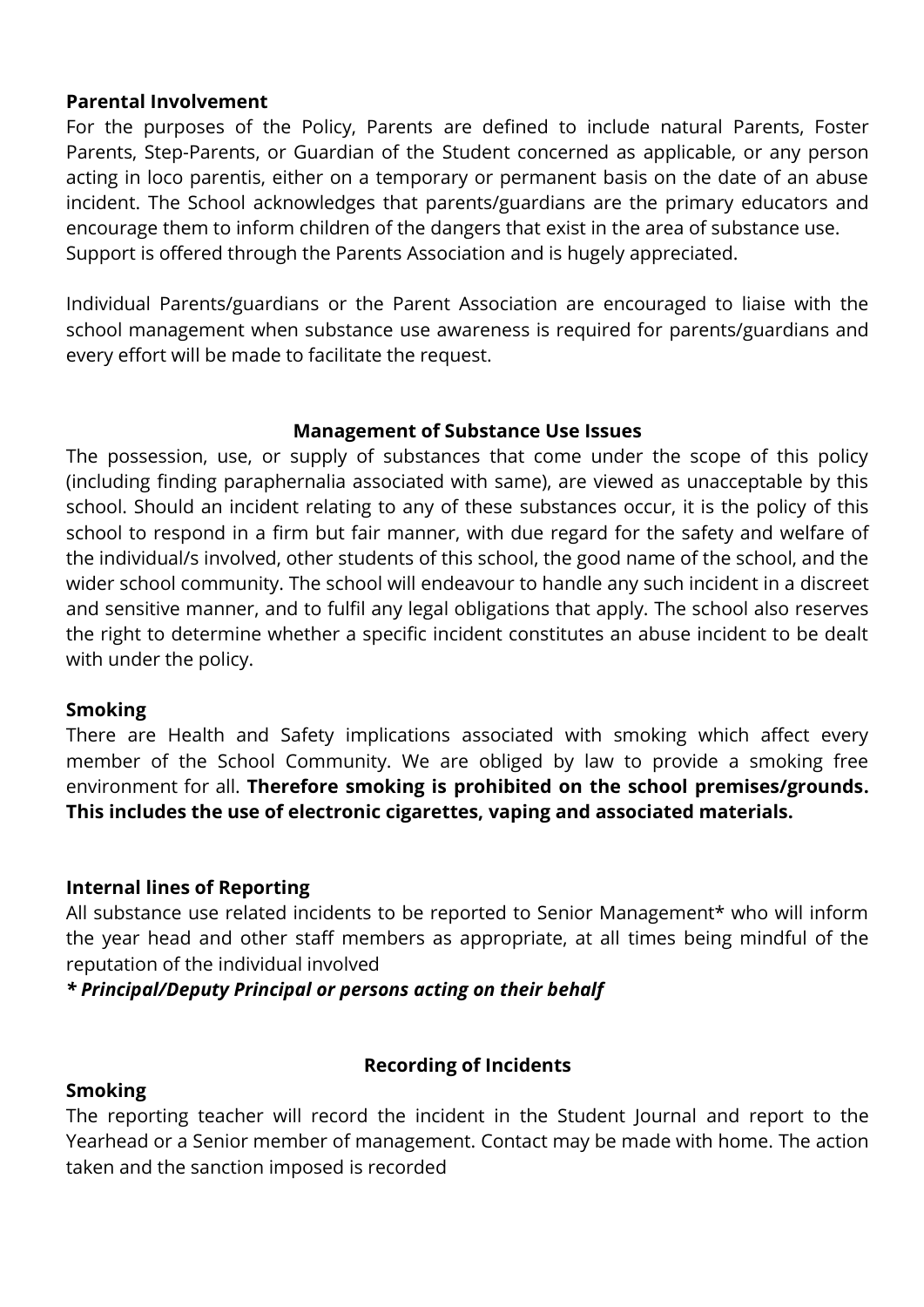#### **Alcohol or Illicit Drug Incidents**

A report of the incident is to be written up by the staff member involved. This is to be kept by the Principal in a separate file for substance related incidents. The student is informed of same. Concerns or incidents around substance use are kept in a Concerns File but no discipline action is taken on foot of same, until proven, at which time a report is put on file

#### *The incident is not recorded in the student's normal file. However reference should be made in the normal file pointing to further information available from the Principal. The Student is informed of same.*

#### **Confidentiality**

Confidentiality cannot be guaranteed to students regarding information relating to incidents in breach of this policy, with due regard given to data protection legislation. Information may need to be shared, for example, with one or more other staff members, with parents/guardians, of those involved in the incident, or with an appropriate external agency. However, discretion within these limits will be observed, at all times being mindful of the reputation of the individual involved and Health and Safety concerns.

#### **Informing/Involving Parents/Guardians Smoking**

Should a student be found smoking or in possession of lighters, matches, electronic cigarettes or cigarettes, his/her journal will be signed by the teacher/staff member. A phone call will be made home informing parents/guardians of such. Parents/guardians should check student journal weekly.

#### **Other Substance Use Incidents**

It will be standard practice that parents/guardians be notified at the earliest opportunity if their child is involved in a substance use related incident. Parents/guardians with concerns about the actual or possible substance use by their child are invited to discuss these with Senior Management, Guidance Counsellor or other Counsellors.

#### **Consulting with/Involving Gardaí**

This school has a positive working relationship with the local Gardaí, and together they have the welfare of the individual student, other students and the wider school community to consider.

In incidents involving the supply\* of substances for illicit use it is the policy of this school to consult Gardaí. Garda advice may also be sought about the other incidents on a case by case basis. This will rest with the Principal and other key staff.

In the event of a substance use incident occurring off the school grounds, outside of school time, where it impinges on the school community, the school may consult the Gardaí and reserve the right to take action

#### *\*Sharing drugs may be seen as supply. It is not necessary for money to change hands*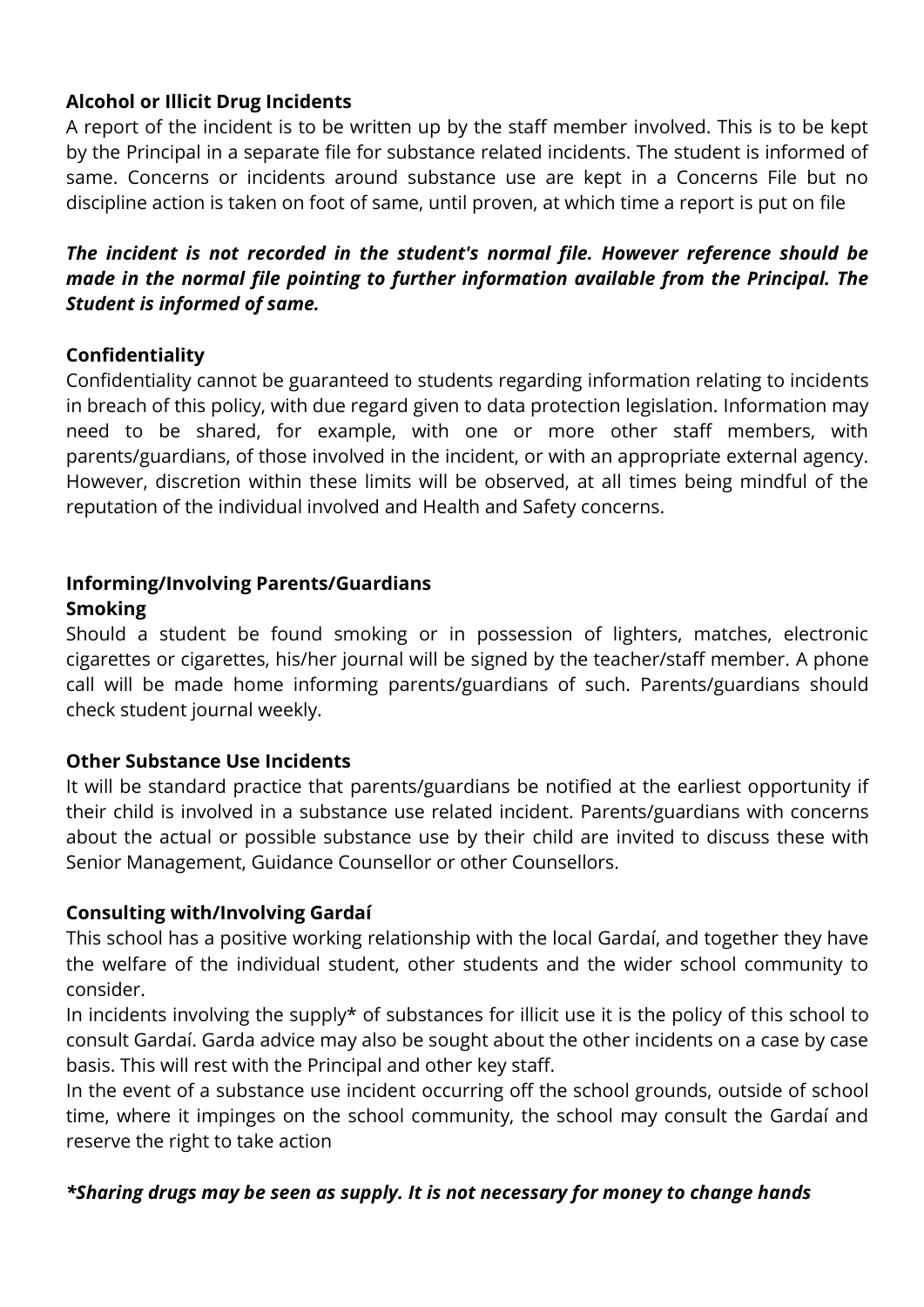#### **Sanctions and Disciplinary Issues**

As per the Code of Behaviour of this school, sanctions will apply to those involved in substance use related incidents. Sanctions including suspension or exclusion may be imposed depending on the seriousness of the incident

If suspected substance use leads to indiscipline resulting in suspension, it may be suggested to have a student drug tested before return to school. The school can, at its discretion, postpone the issue of sanctions to take account of mitigating circumstances

#### **If an infringement of code occurs while on school outing/tour, teachers should consult with the Principal at the earliest possible convenience and then appropriate steps will be taken. Infringements of code by staff will be dealt with under the agreed Management Union discipline procedures**

In consultation with Management, Staff and the Student Council, the following sanctions are in place for smoking. These include:

- a. When a student is found to be smoking appropriate sanctions will apply. A note will also be entered in the journal
- b. All smoking offences will be recorded by the Yearhead in the student's file.

#### **Counselling/Support of those involved**

Students directly involved in substance use incidents, with the exception of smoking, will be seen by the school Principal/Deputy Principal or designated staff member, who may refer to specialist external agencies if deemed appropriate.

Students or other members of the school community who wish to speak to someone about their own drug use, or that of a person they are concerned about, are invited to approach a member of staff.

Where voluntary, such disclosures will normally be seen as a desire to seek help and may therefore not be subject to disciplinary consequences, but will be subject to the Confidentiality Policy outlined previously.

#### **Search:**

This school retains the right to search any part of school property if there is reasonable cause to believe a substance in breach of this policy may be contained therein. This includes school lockers and desks. Students will be given the option to volunteer the substance prior to search.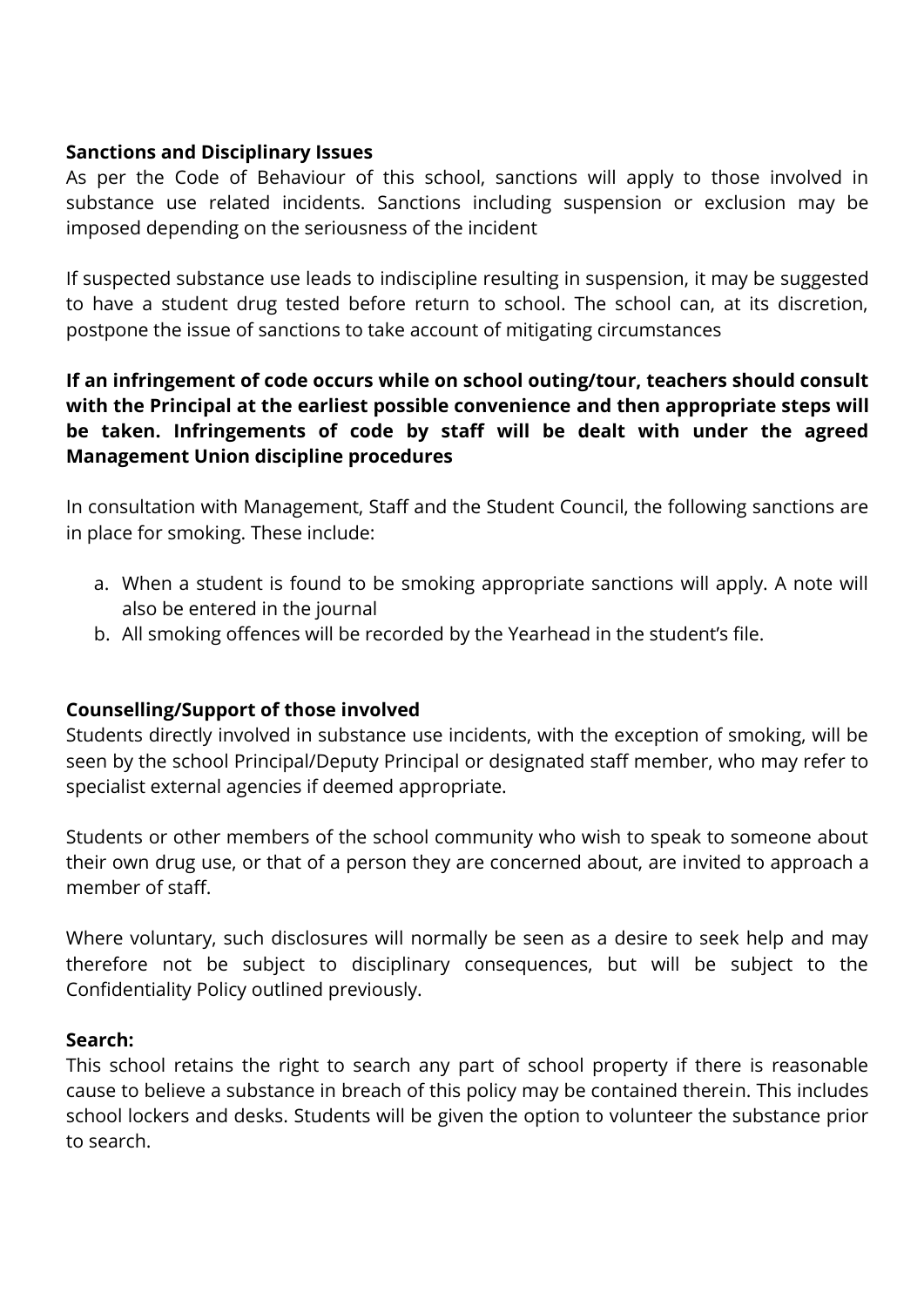Where there is reasonable cause to believe a student has on their person or in their possession a substance in breach of this policy, they will be asked to volunteer the substance or invited to empty bag, pocket, locker, etc. If they refuse the school bag may be confiscated and kept in a monitored environment or a section of lockers put out of bounds and access denied until the Gardaí are consulted about conducting a search.

The school locker remains at all times the property of the school as students rent such lockers for a period of a school year. Students should be aware that these can be subject to inspection and examination at any point.

#### **Health and Safety First Aid**

Should a student encounter a medical emergency, he/she is urged to go to the nearest adult who will then contact Senior Management. If necessary procedures laid out for the use of the defibrillator will be followed, as outlined in the Health and Safety Policy. If further medical assistance is required a doctor will be contacted immediately. If thought to be under the influence of a substance, medical intervention may be sought.

This complies with normal school procedure in the case of a sick student.

#### **Disposal of Illegal Substances**

If any illegal drug is found it should be stored securely by staff member/s while Gardaí are called to come and collect it. The substance should be handled as little as possible, and no attempt should be made to taste or analyse the substance. Two staff members should be present during any procedures involving handling of illegal substances.

Where the substance is being delivered to the Gardaí by staff members, the station must be notified before departure and the estimated time of arrival stated.

#### **Solvents**

The use and storage of solvents is covered under Health and Safety Policy.

The school endeavours to ensure that any solvents are stored appropriately and used only under supervision

Due to Health and Safety concerns such as asthma and other breathing problems, as well as possible misuse, the use of aerosols is also discouraged on the school premises.

#### **Prescribed Medication**

Parents/guardians should inform school in writing if a student is on prescribed medication for the wellbeing of the student. It is the responsibility of the parent to update the school of any changes. Such information will be kept confidential and only shared with the knowledge of the student and their parents/guardians, and only if needed to ensure the health and wellbeing of the individual.

Only a supply of the medication *sufficient for the day and for the student's individual use*  should be brought into school.

A special record of students with medical issues will be held in the school.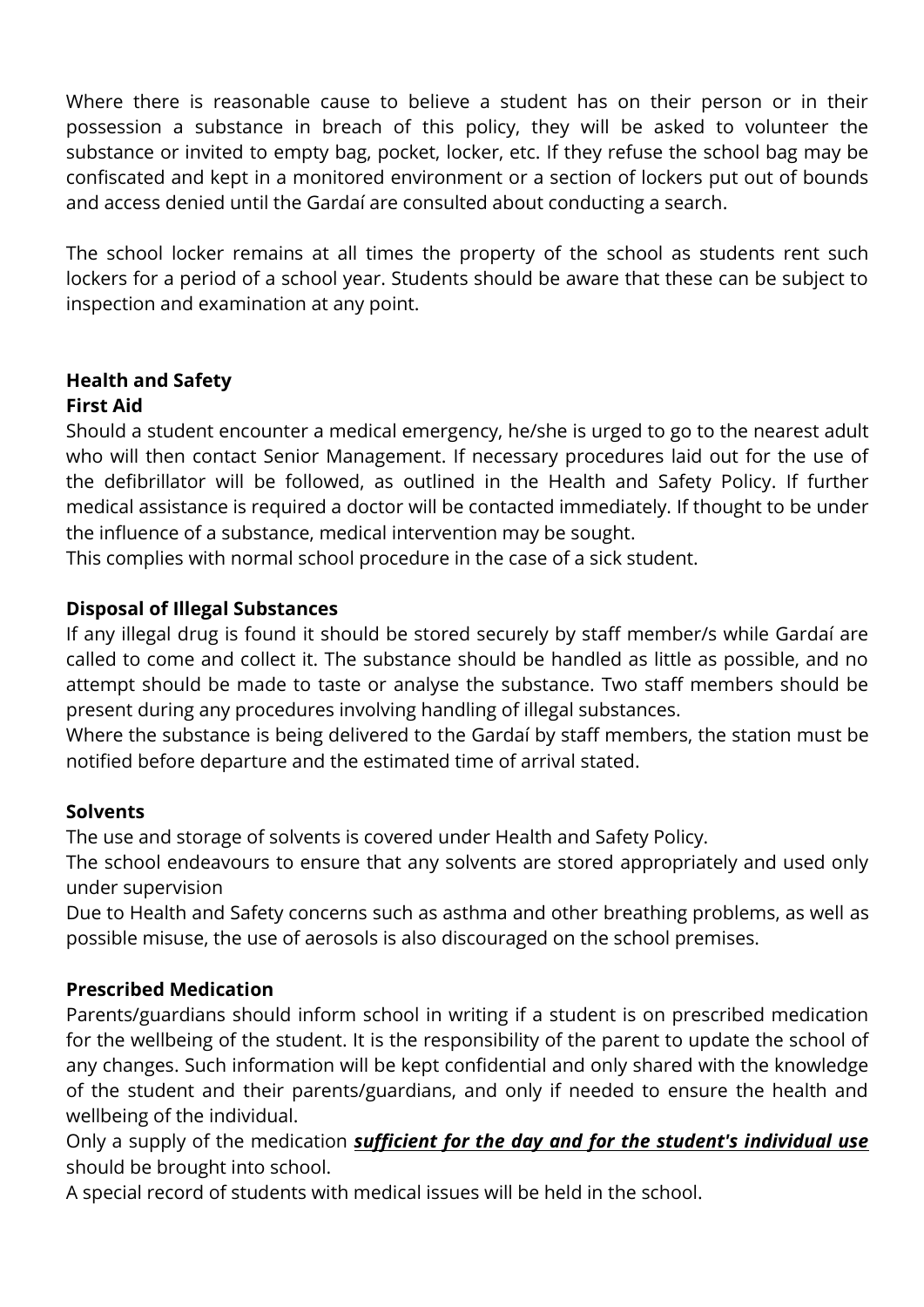#### **Staff Training and Support Issues**

All staff will have access to a basic level of information through in-house training events. When the need arises additional training opportunities will be made available to the relevant staff in order to enable them to implement the provisions of this policy (substance use education programme).

The school will develop a library of drug information and education resources to which all staff will have access and a number of staff have attended training.

One member of staff is also scheduled to attend training in the administration of an epipen in February 2018. A wide team of individuals within the school have received various levels of training in terms of First Aid, First Response (Cardiac - Defibrillator) and Pre Hospital Response procedures (see Health and Safety Policy)./

#### **Dissemination of Policy**

The school will endeavour to ensure that all existing and incoming students, their parents/guardians, and all, teaching and non-teaching staff are informed about this policy, and that they understand the implications of the policy for themselves and for the school community.

The policy was introduced to the staff at a staff meeting taking place on June  $1<sup>st</sup>$  2001. They received a copy of the first draft of the policy to suggest amendments.

**New Staff** will be informed of the policy during their induction day.

**The Parents Council** were given the first draft of the policy to comment on at a meeting in the school year 2001/2002

**Parents/guardians in general** have received details of the policy when reports were sent home and copies of policy may be requested from the Principal. The policy can be accessed online on the school website.

**Parents/guardians of incoming first years** can view all school policies by contacting the school. They will be made aware of this before their child enters the school

**The Students' Council** were given a copy of the first draft to allow feedback and discussion.

**Students** were informed of the policy once ratified through their Drug Education classes and Religious Education classes as with reviewed policy.

**The Board of Management** received the final draft of the policy at the February 2002 meeting

#### **Getting Help**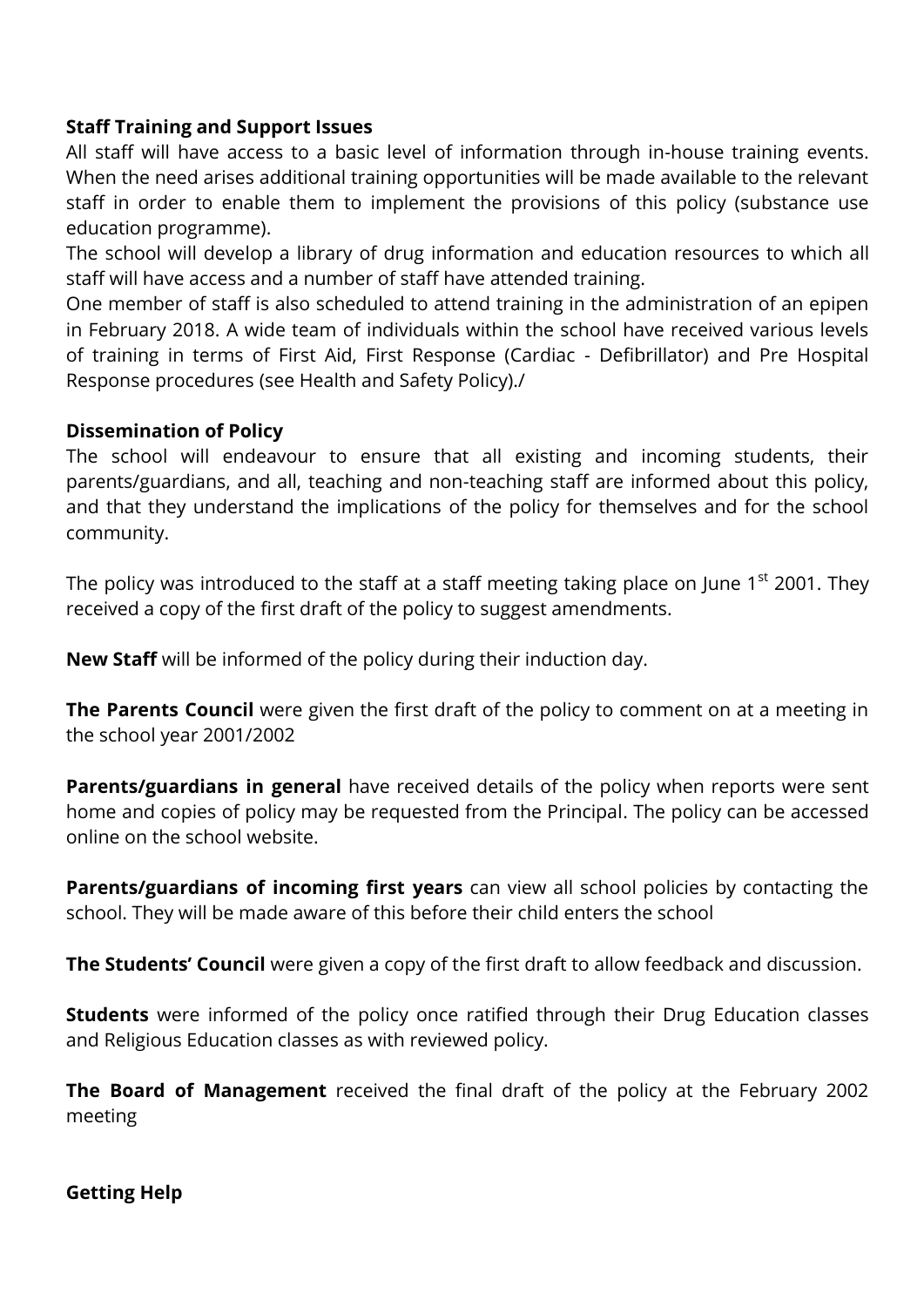If any member of the school community have concerns in regards to substance abuse, a number of supports are available:

- $\triangleright$  Bruff Garda Station (061) 382 940
- HSE National Drug & Alcohol Helpline Tel: 1800 459 459
- $\triangleright$  Drugs.ie a drugs and alcohol information and online support service that provides live inter-active help.
- Al-Anon & Alateen a support service for relatives and friends of problem drinkers. Alateen offers understanding and support specifically for children of problem drinkers. Call 01 8732699
- $\triangleright$  Alcoholics Anonymous through mutual support, the AA aims to help its members achieve and maintain sobriety. There are no membership fees. Call 01 8420700.
- Mid-West Addiction Services
	- Regional Drug Co-Ordination Unit(R.D.C.U.) , Corporate House, Mungret Street, Limerick.
	- Tel: 061 469140 Fax: 061 469143
	- Slainte Drug & Alcohol Counselling Services, Corporate House, Mungret Street, Limerick.
	- Tel: 061 469140 Fax: 061 469143
	- Limerick County Drug and Alcohol Services, Newcastlewest Tel: (069) 61430
	- North Tipperary Drug and Alcohol Service , Kenyon Street, Nenagh, Co. Tipperary Tel: 067 46512
	- Primary Care Drug Assessment Unit, 57 O'Connell Street Tel: (061) 318 633

Please note the above list is not exhaustive and will be posted on the Student Wellbeing notice board.

#### **Monitoring, Review and Evaluation of Policy**

All staff are responsible for the effective implementation of this policy. The policy will be monitored by management and by the Principal to ensure it is implemented and is effective. The policy will be subject to ongoing review in line with the programme of Subject Department Planning.

- A review of the existing policy took place in the school year 2004/2005, after in-service in the Limerick Education Centre given by Ms. O'Grady and Mr. Keane.
- The Substance Use Policy was reviewed in April 2009 in John the Baptist Community School.
- The review of the policy was facilitated by Ms. Nollaig O'Grady in consultation with Mrs. Mary Jones (Vice Principal) and Ms. Ita Browne (acting head of SPHE)
- The initial review took place from 2-4pm on April  $21<sup>st</sup>$  2009.
- Following this review, two successive meetings were held to further discuss the policy involving Mrs. Mary Jones and Ms. Ita Browne on April 28<sup>th</sup> and May 5<sup>th</sup> 2009.
- The reviewed policy was presented to the Board of Management on September 21 $^{\rm st}$ 2009.
- This policy was ratified by the Board of Management on October  $20^{th}$  2009.
- A review of this Policy took place Thursday  $6<sup>th</sup>$  of February 2014 by Assistant Principals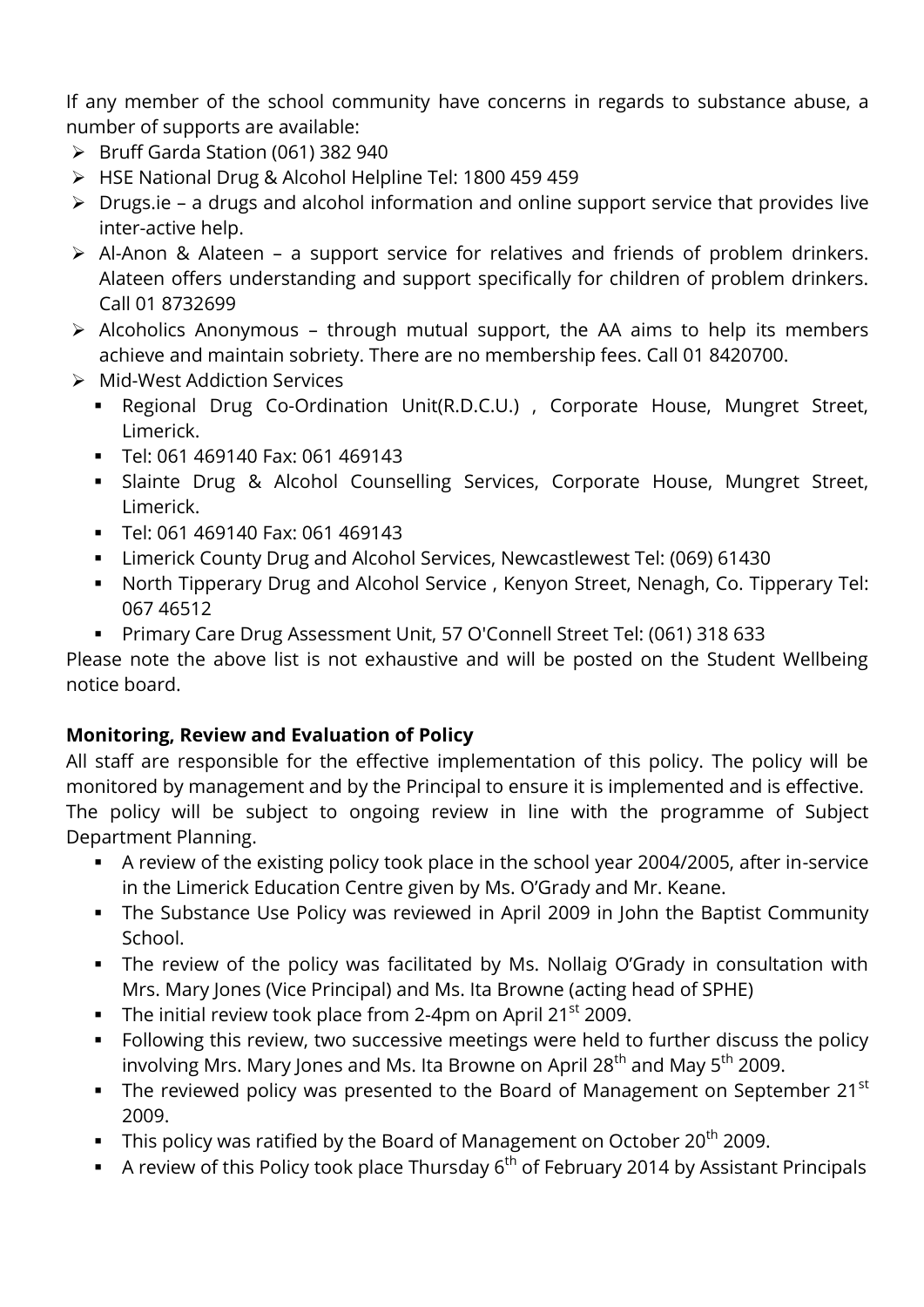Consultation with the Garda Sandra Heelan took place in 2017 to ensure best practice.

This policy was adopted by the Board of Management on [date].

This policy has been made available to school personnel and provided to the Parents' Association. A copy of this policy will be made available to the Department and the Patrons of John the Baptist Community School if requested.

This policy and its implementation will be reviewed by the Board of Management once in every school year. Written notification that the review has been completed will be made available to school personnel and will be readily accessible to parents and students on request and provided to the Parents' Association. A record of the review and its outcome will be made available, if requested, to the Patron and the Department OF Education and Skills.

**Signed**:

**Chairperson Principal Board of Management** 

\_\_\_\_\_\_\_\_\_\_\_\_\_\_\_\_\_\_\_\_\_\_\_\_\_ \_\_\_\_\_\_\_\_\_\_\_\_\_\_\_\_\_\_\_\_\_\_\_\_\_\_\_

**Date: \_\_\_\_\_\_\_\_\_\_\_\_\_\_\_\_\_\_\_ Date: \_\_\_\_\_\_\_\_\_\_\_\_\_\_\_\_\_\_\_\_\_\_** 

**Date of next review: September 2019**